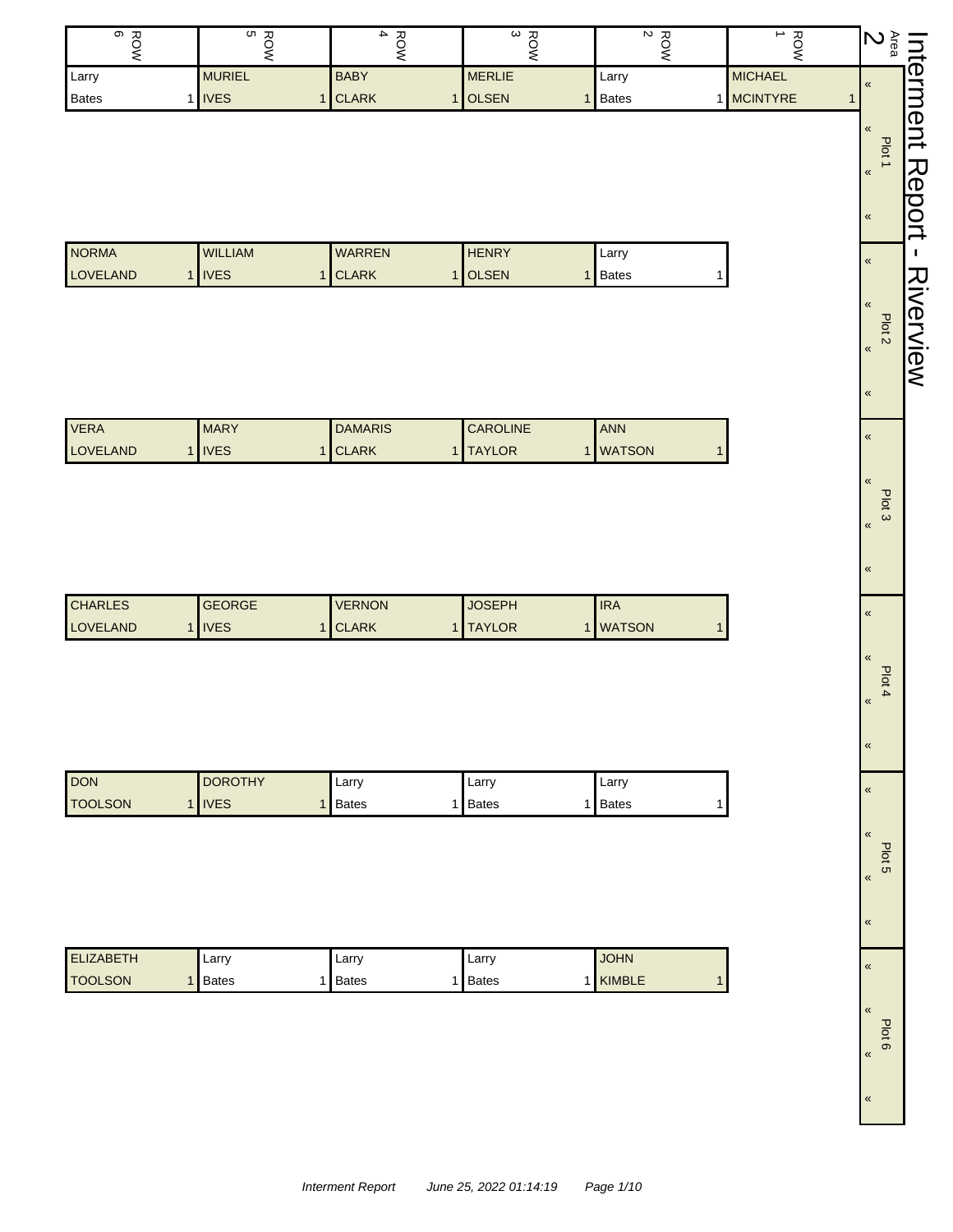| $rac{8}{6}$ | $rac{1}{5}$ | $\overline{4}$<br>ROW | $rac{8}{3}$ | $\frac{RON}{2}$ | $rac{1}{2}$ | $\sum_{\alpha}^{\infty}$                                                          |                                      |
|-------------|-------------|-----------------------|-------------|-----------------|-------------|-----------------------------------------------------------------------------------|--------------------------------------|
|             |             |                       |             |                 |             | $\langle \langle$<br>$\pmb{\alpha}$<br>Plat 25<br>$\langle\!\langle$              | Int <u>erment Report - Riverview</u> |
|             |             |                       |             |                 |             | $\pmb{\alpha}$<br>$\langle \langle$<br>endt 26<br>Wat 26<br>$\pmb{\kappa}$        |                                      |
|             |             |                       |             |                 |             | $\pmb{\kappa}$<br>$\pmb{\kappa}$<br>Plot 27<br>$\pmb{\alpha}$<br>$\pmb{\kappa}$   |                                      |
|             |             |                       |             |                 |             | $\pmb{\kappa}$<br>$\pmb{\kappa}$<br><b>Plot 28</b><br>$\langle$<br>$\pmb{\kappa}$ |                                      |
|             |             |                       |             |                 |             | $\pmb{\kappa}$<br>$\pmb{\%}$<br>Plot 29<br>$\alpha$<br>$\pmb{\kappa}$             |                                      |
|             |             |                       |             |                 |             | $\pmb{\kappa}$<br>$\pmb{\%}$<br>Plot 30<br>$\langle$<br>$\pmb{\kappa}$            |                                      |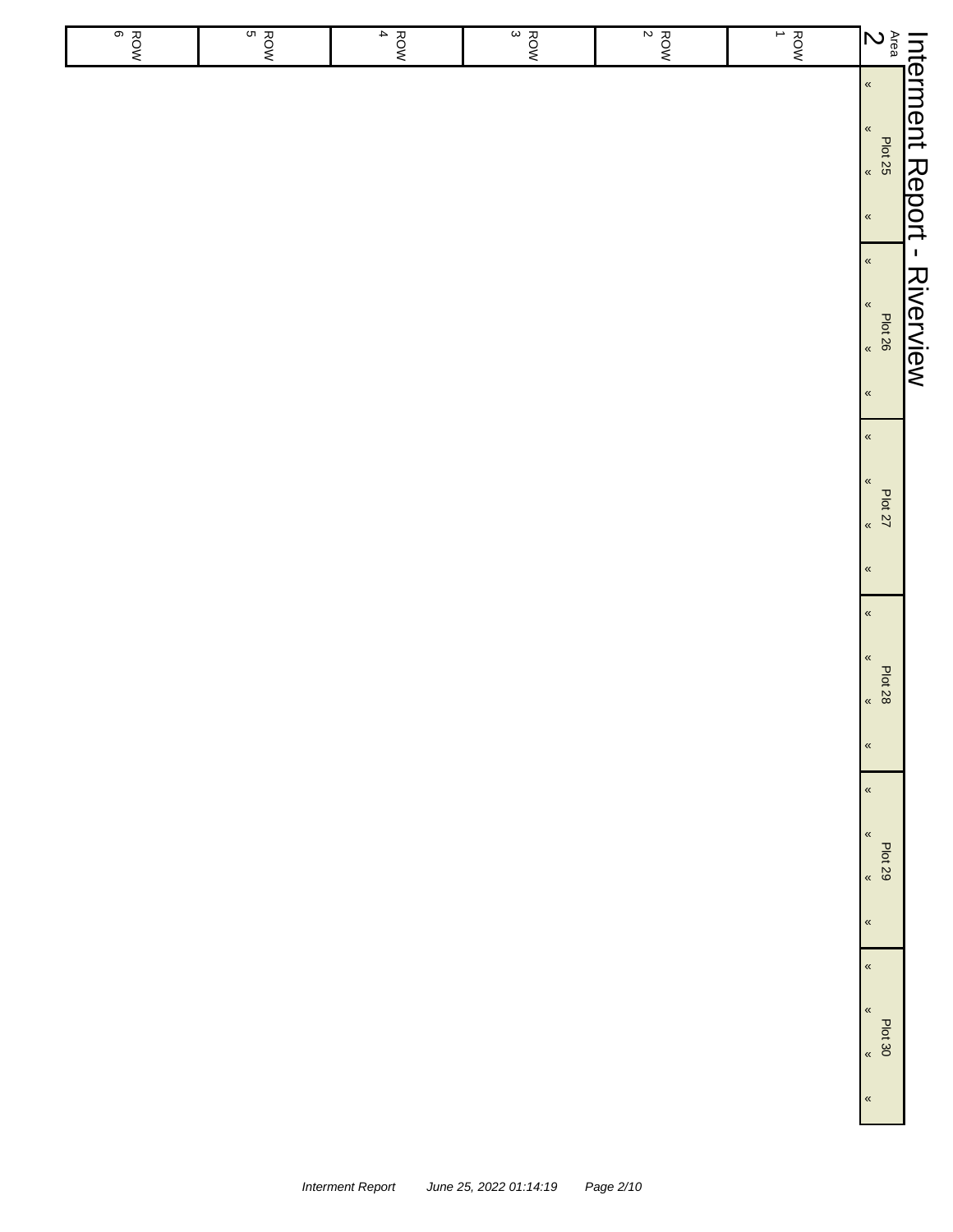| $\frac{ROW}{12}$ | ROW<br>1       | ROW<br>10            | $\frac{1}{9}$     | $\infty$<br>ROW         | $\frac{ROW}{7}$                | <b>Interment</b><br>Area<br><b>2</b><br><b>2</b><br><b>1</b><br><b>1</b><br><b>1</b> |           |
|------------------|----------------|----------------------|-------------------|-------------------------|--------------------------------|--------------------------------------------------------------------------------------|-----------|
| <b>RUDOLPH</b>   | <b>PATRICK</b> | <b>LUCILLE</b>       | Larry             | Larry                   | Larry                          |                                                                                      |           |
| <b>HANNY</b>     | 1 SLOAN        | 1 WEST               | <b>Bates</b><br>1 | Bates<br>1 <sup>1</sup> | 1 Bates                        | 1                                                                                    |           |
|                  |                |                      |                   |                         |                                |                                                                                      |           |
|                  |                |                      |                   |                         |                                | Plot 1                                                                               |           |
|                  |                |                      |                   |                         |                                | $\pmb{\kappa}$                                                                       |           |
|                  |                |                      |                   |                         |                                |                                                                                      |           |
|                  |                |                      |                   |                         |                                | $\pmb{\kappa}$                                                                       | Report    |
|                  | Larry          | <b>THOMAS</b>        | <b>THOMAS</b>     | Larry                   | Larry                          | $\pmb{\kappa}$                                                                       | J.        |
|                  | <b>Bates</b>   | 1 WEST               | 1   WEST          | Bates<br>$\mathbf{1}$   | Bates<br>1 I                   | 1                                                                                    |           |
|                  |                |                      |                   |                         |                                | $\pmb{\ll}$                                                                          |           |
|                  |                |                      |                   |                         |                                | Plot 2                                                                               |           |
|                  |                |                      |                   |                         |                                | $\pmb{\kappa}$                                                                       | Riverview |
|                  |                |                      |                   |                         |                                |                                                                                      |           |
|                  |                |                      |                   |                         |                                | $\pmb{\kappa}$                                                                       |           |
| Larry            | LENA           | <b>WARREN; GRANT</b> | Larry             | FRED                    | DR. WARREN                     |                                                                                      |           |
| <b>Bates</b>     | 1 MACKERT      | 1 WEST               | <b>Bates</b><br>1 | 1 MACKERT               | 1 DAVIS                        | $\pmb{\kappa}$<br>$\mathbf{1}$                                                       |           |
|                  |                |                      |                   |                         |                                |                                                                                      |           |
|                  |                |                      |                   |                         |                                | $\,\alpha$                                                                           |           |
|                  |                |                      |                   |                         |                                | Plot 3<br>$\pmb{\kappa}$                                                             |           |
|                  |                |                      |                   |                         |                                |                                                                                      |           |
|                  |                |                      |                   |                         |                                | $\pmb{\ll}$                                                                          |           |
|                  |                |                      |                   |                         |                                |                                                                                      |           |
| <b>MARION</b>    | FRED           | <b>SARAH</b>         | Larry             | <b>CHRISTINE</b>        | <b>CHARLOTTE</b>               | $\pmb{\kappa}$                                                                       |           |
| <b>CRAIN</b>     | 1 MACKERT      | 1 WEST               | Bates<br>1        | 1 MACKERT               | <b>DAVIS</b><br>1 <sup>1</sup> | 1                                                                                    |           |
|                  |                |                      |                   |                         |                                | $\pmb{\ll}$                                                                          |           |
|                  |                |                      |                   |                         |                                | Plot 4                                                                               |           |
|                  |                |                      |                   |                         |                                | $\pmb{\mathfrak{C}}$                                                                 |           |
|                  |                |                      |                   |                         |                                |                                                                                      |           |
|                  |                |                      |                   |                         |                                | $\pmb{\kappa}$                                                                       |           |
| <b>JULIA</b>     | <b>RUTH</b>    | <b>WARREN</b>        | Larry             | <b>CHARLES</b>          | <b>JOHN</b>                    |                                                                                      |           |
| <b>CRAIN</b>     | 1 MACKERT      | 1 WEST               | <b>Bates</b><br>1 | 1 MACKERT               | 1 DAVIS                        | $\pmb{\mathfrak{C}}$<br>$\mathbf{1}$                                                 |           |
|                  |                |                      |                   |                         |                                | $\pmb{\mathfrak{C}}$                                                                 |           |
|                  |                |                      |                   |                         |                                |                                                                                      |           |
|                  |                |                      |                   |                         |                                | Plot 5<br>$\pmb{\langle} \pmb{\langle}$                                              |           |
|                  |                |                      |                   |                         |                                |                                                                                      |           |
|                  |                |                      |                   |                         |                                | $\pmb{\kappa}$                                                                       |           |
|                  |                |                      |                   |                         |                                |                                                                                      |           |
| Larry            | <b>DOROTHY</b> | <b>AGNES</b>         | <b>LILLIAN</b>    | Larry                   | Larry                          | $\pmb{\kappa}$                                                                       |           |
| <b>Bates</b>     | 1 PETERSON     | 1 RUTHARDT           | 1 SUTTON          | Bates<br>1              | <b>Bates</b><br>1              | $\mathbf{1}$                                                                         |           |
|                  |                |                      |                   |                         |                                | $\pmb{\mathfrak{C}}$                                                                 |           |
|                  |                |                      |                   |                         |                                | Plot 6                                                                               |           |
|                  |                |                      |                   |                         |                                | $\langle \langle$                                                                    |           |
|                  |                |                      |                   |                         |                                |                                                                                      |           |
|                  |                |                      |                   |                         |                                | $\pmb{\ll}$                                                                          |           |
|                  |                |                      |                   |                         |                                |                                                                                      |           |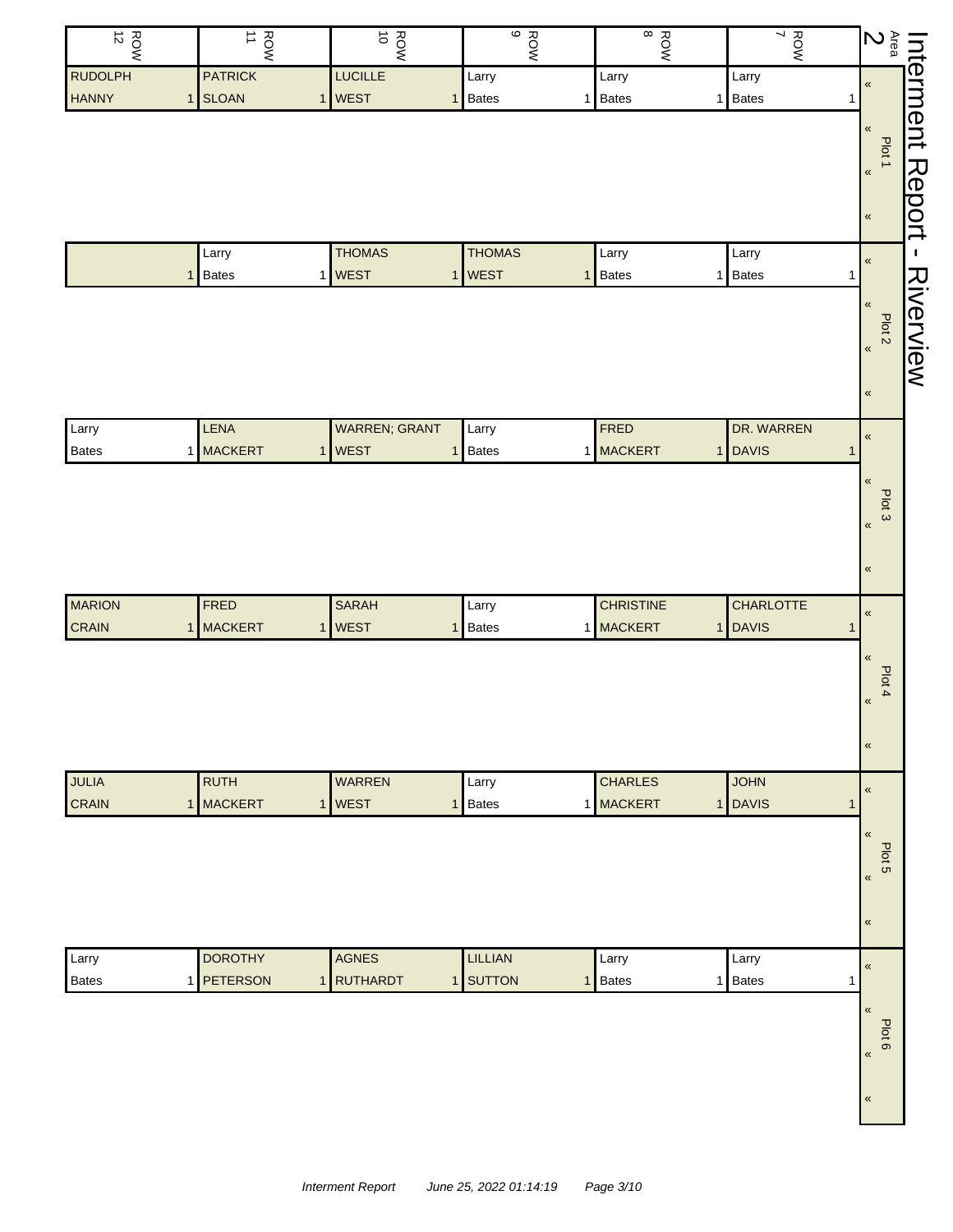| ∸<br>$\sim$    | ∸             | ∸<br>⌒<br>ີ     | 고<br>ဖ        | 고<br>$\infty$    | ヽ ズ |  |
|----------------|---------------|-----------------|---------------|------------------|-----|--|
| <b>IF RUTH</b> | <b>EDNA</b>   | <b>HARRISON</b> | <b>SUSAN</b>  | <b>PAUL</b>      |     |  |
| <b>JONES</b>   | <b>IMOORE</b> | <b>BRAINARD</b> | <b>CUSICK</b> | <b>INEINDORF</b> |     |  |

| LEWIS        | <b>GEORGE</b> | <b>BEULAH</b> | <b>OSCAR</b>  | Aletha         |
|--------------|---------------|---------------|---------------|----------------|
| <b>JONES</b> | <b>MOORE</b>  | <b>MOORE</b>  | <b>CUSICK</b> | <b>Jackson</b> |

| ED           | <b>LOUISE</b>  | <b>IRA</b>    | Larry |
|--------------|----------------|---------------|-------|
| <b>JONES</b> | <b>PASKETT</b> | <b>IMOORE</b> | Bates |

| Larry | <b>WJ BILL</b>   | <b>JOHN</b>      | Larry   |
|-------|------------------|------------------|---------|
| Bates | 1 <b>PASKETT</b> | <b>I JOHNSON</b> | 1 Bates |

| <b>EDWARD</b> | <b>KATHERINE</b> | Larry   |
|---------------|------------------|---------|
| <b>JONES</b>  | <b>JOHNSON</b>   | l Bates |

| <b>TREE-NOT AVAILABL MARY</b> |         | <b>JOHN</b> |  |
|-------------------------------|---------|-------------|--|
|                               | 1 BATES | 1 JOHNSON   |  |

| <b>Area</b><br><b>Plot 25</b><br>Plot 26<br><b>Plot 27</b><br>Plot 28 | Ć |
|-----------------------------------------------------------------------|---|
|                                                                       |   |
|                                                                       |   |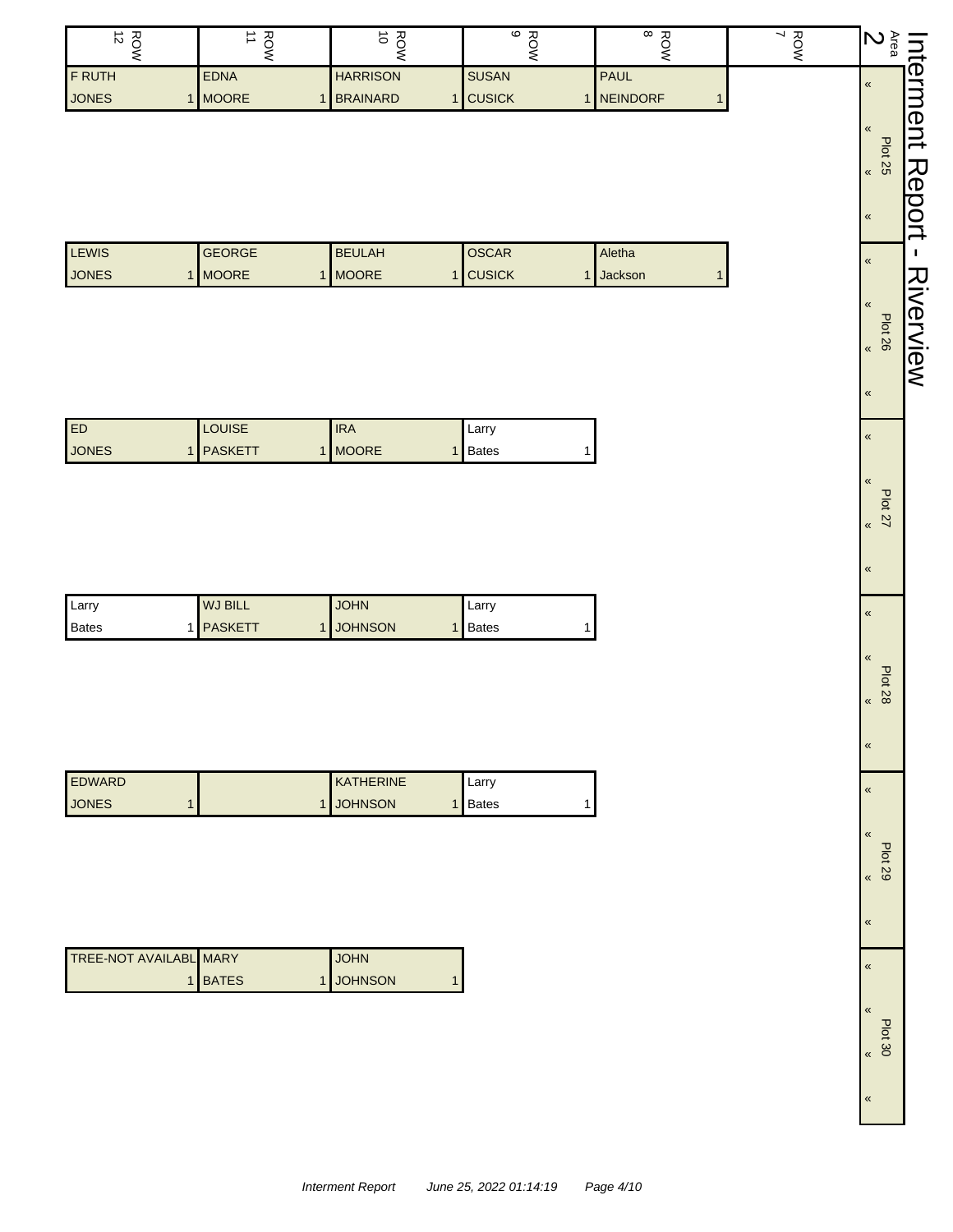| $\stackrel{\rightharpoonup }{\circ}$<br>ROW | ROW<br>NOW | $\vec{\circ}$<br>ROW  | ROW<br>15                    | $\frac{ROW}{14}$                 | $\vec{\omega}$<br>ROW                   | $\sum\limits_{\underline{\alpha}}^{\infty}$ |           |
|---------------------------------------------|------------|-----------------------|------------------------------|----------------------------------|-----------------------------------------|---------------------------------------------|-----------|
|                                             |            |                       | Larry<br><b>Bates</b>        | <b>BABY PAULINE</b><br>1 STEVENS | ETHEL<br>1 BROWN<br>$\mathbf{1}$        | $\pmb{\mathfrak{C}}$                        | Interment |
|                                             |            |                       |                              |                                  |                                         | «                                           |           |
|                                             |            |                       |                              |                                  |                                         | Plot 1<br>$\pmb{\kappa}$                    |           |
|                                             |            |                       |                              |                                  |                                         |                                             | Report    |
|                                             |            |                       |                              |                                  |                                         | $\pmb{\kappa}$                              |           |
|                                             |            |                       | Larry<br>Bates               | <b>JAMES</b><br>1 KOOCH          | <b>RALPH</b><br>1 BROWN<br>$\mathbf{1}$ | $\pmb{\mathfrak{C}}$                        | J.        |
|                                             |            |                       |                              |                                  |                                         | $\pmb{\mathfrak{C}}$                        |           |
|                                             |            |                       |                              |                                  |                                         | Plot <sub>2</sub><br>$\pmb{\kappa}$         | Riverview |
|                                             |            |                       |                              |                                  |                                         | $\pmb{\mathfrak{C}}$                        |           |
|                                             |            | Larry                 | WILLIAM                      | <b>TWIN GIRLS</b>                | <b>WILLIAM</b>                          |                                             |           |
|                                             |            | Bates                 | 1 STEVENS                    | 1 KOOCH                          | 1 KOOCH<br>$\mathbf{1}$                 | $\pmb{\mathfrak{C}}$                        |           |
|                                             |            |                       |                              |                                  |                                         | $\pmb{\langle} \pmb{\langle}$               |           |
|                                             |            |                       |                              |                                  |                                         | Plot 3<br>$\pmb{\kappa}$                    |           |
|                                             |            |                       |                              |                                  |                                         | $\pmb{\kappa}$                              |           |
|                                             |            | Larry                 | CRAIG                        | MARGARET DAWNA                   | <b>AZALIA</b>                           |                                             |           |
|                                             |            | Bates<br>$\mathbf{1}$ | <b>STEVENS</b>               | 1 BURT                           | 1 KOOCH<br>$\mathbf{1}$                 | $\pmb{\mathfrak{C}}$                        |           |
|                                             |            |                       |                              |                                  |                                         | $\pmb{\mathfrak{C}}$                        |           |
|                                             |            |                       |                              |                                  |                                         | Plot 4<br>$\pmb{\kappa}$                    |           |
|                                             |            |                       |                              |                                  |                                         | $\pmb{\mathfrak{C}}$                        |           |
|                                             |            | Larry                 | Larry                        | <b>MOLLIE</b>                    | <b>WILLIAM</b>                          | $\pmb{\kappa}$                              |           |
|                                             |            | <b>Bates</b>          | 1 Bates                      | 1 KOOCH                          | 1 KOOCH<br>$\mathbf{1}$                 |                                             |           |
|                                             |            |                       |                              |                                  |                                         | $\pmb{\ll}$<br>Plot 5                       |           |
|                                             |            |                       |                              |                                  |                                         | $\pmb{\kappa}$                              |           |
|                                             |            |                       |                              |                                  |                                         | $\pmb{\kappa}$                              |           |
| <b>HERBERT</b>                              | Larry      | WH                    | J                            | Larry                            | Larry                                   | $\pmb{\mathfrak{C}}$                        |           |
| <b>SKALET</b><br>$\mathbf{1}$               | Bates      | 1 MCPHERSON           | 1 MILLSAPS<br>1 <sup>1</sup> | Bates                            | 1 Bates<br>1                            |                                             |           |
|                                             |            |                       |                              |                                  |                                         | «<br>Plot 6                                 |           |
|                                             |            |                       |                              |                                  |                                         | $\pmb{\kappa}$                              |           |
|                                             |            |                       |                              |                                  |                                         | $\pmb{\kappa}$                              |           |
|                                             |            |                       |                              |                                  |                                         |                                             |           |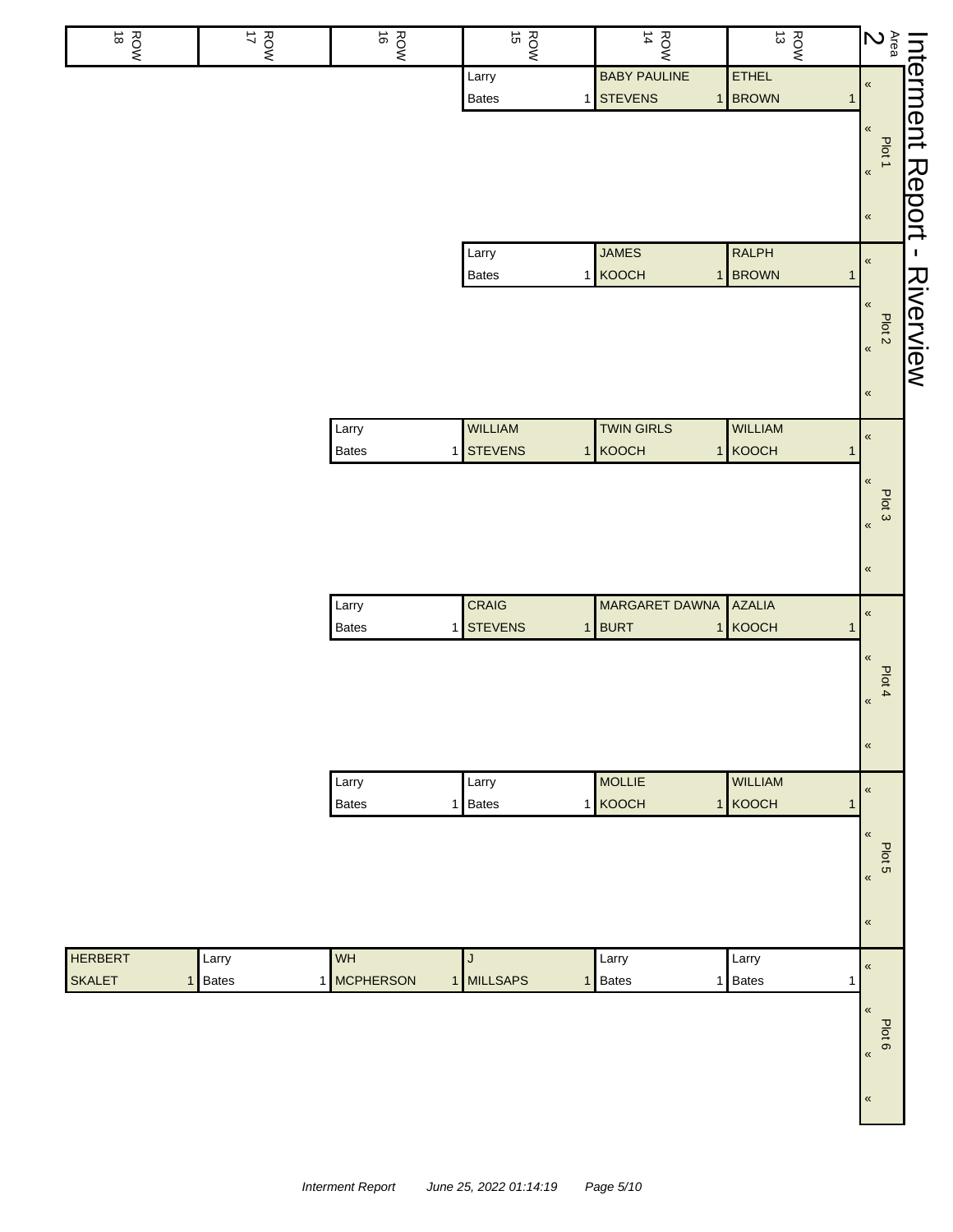| ORIN(NO MARKER)<br><b>JOHN</b><br>Larry<br>Larry<br>Larry<br>Larry<br>1 MCINTYRE<br>1 TANNER<br>1 Bates<br>Bates<br>Bates<br>Bates<br>1 <sup>1</sup><br>1<br>1<br><b>MARIE</b><br><b>PAUL</b><br>LeRoy<br>HL<br>Larry<br>Larry<br><b>WORD</b><br><b>MCINTYRE</b><br>1 FLETCHER<br>1 Bates<br>Bates<br>Tanner<br>$\mathbf{1}$<br>$\mathbf{1}$<br>$\mathbf{1}$<br>11<br>CONSTANCE<br>Larry<br>Larry<br>Larry<br>Larry<br>$1$ RICE<br>Bates<br><b>Bates</b><br><b>Bates</b><br><b>Bates</b><br>1<br>$\mathbf{1}$<br>1<br>1  <br>1 | <b>Interment</b><br>Area <b>Allent</b><br>Plot 25<br>$\pmb{\kappa}$<br>$\pmb{\kappa}$<br>$\pmb{\ll}$<br><b>Plot 26</b><br>$\pmb{\kappa}$ |
|--------------------------------------------------------------------------------------------------------------------------------------------------------------------------------------------------------------------------------------------------------------------------------------------------------------------------------------------------------------------------------------------------------------------------------------------------------------------------------------------------------------------------------|------------------------------------------------------------------------------------------------------------------------------------------|
|                                                                                                                                                                                                                                                                                                                                                                                                                                                                                                                                |                                                                                                                                          |
|                                                                                                                                                                                                                                                                                                                                                                                                                                                                                                                                |                                                                                                                                          |
|                                                                                                                                                                                                                                                                                                                                                                                                                                                                                                                                |                                                                                                                                          |
|                                                                                                                                                                                                                                                                                                                                                                                                                                                                                                                                |                                                                                                                                          |
|                                                                                                                                                                                                                                                                                                                                                                                                                                                                                                                                |                                                                                                                                          |
|                                                                                                                                                                                                                                                                                                                                                                                                                                                                                                                                |                                                                                                                                          |
|                                                                                                                                                                                                                                                                                                                                                                                                                                                                                                                                |                                                                                                                                          |
|                                                                                                                                                                                                                                                                                                                                                                                                                                                                                                                                |                                                                                                                                          |
|                                                                                                                                                                                                                                                                                                                                                                                                                                                                                                                                |                                                                                                                                          |
|                                                                                                                                                                                                                                                                                                                                                                                                                                                                                                                                |                                                                                                                                          |
|                                                                                                                                                                                                                                                                                                                                                                                                                                                                                                                                |                                                                                                                                          |
|                                                                                                                                                                                                                                                                                                                                                                                                                                                                                                                                |                                                                                                                                          |
|                                                                                                                                                                                                                                                                                                                                                                                                                                                                                                                                |                                                                                                                                          |
|                                                                                                                                                                                                                                                                                                                                                                                                                                                                                                                                |                                                                                                                                          |
|                                                                                                                                                                                                                                                                                                                                                                                                                                                                                                                                | $\pmb{\kappa}$                                                                                                                           |
|                                                                                                                                                                                                                                                                                                                                                                                                                                                                                                                                |                                                                                                                                          |
|                                                                                                                                                                                                                                                                                                                                                                                                                                                                                                                                | $\pmb{\ll}$                                                                                                                              |
|                                                                                                                                                                                                                                                                                                                                                                                                                                                                                                                                |                                                                                                                                          |
|                                                                                                                                                                                                                                                                                                                                                                                                                                                                                                                                | <b>Plot 27</b><br>$\pmb{\kappa}$                                                                                                         |
|                                                                                                                                                                                                                                                                                                                                                                                                                                                                                                                                |                                                                                                                                          |
|                                                                                                                                                                                                                                                                                                                                                                                                                                                                                                                                | $\pmb{\kappa}$                                                                                                                           |
|                                                                                                                                                                                                                                                                                                                                                                                                                                                                                                                                |                                                                                                                                          |
| <b>DRAWN IN BOOK-NOTLAWRITTEN IN</b><br><b>EUNICE</b><br><b>IDA</b><br>Larry<br>Larry                                                                                                                                                                                                                                                                                                                                                                                                                                          | $\pmb{\kappa}$                                                                                                                           |
| 1 MILLER ????-NO HEADBGT@NE<br>1 FLETCHER<br><b>TIMERDING</b><br>Bates<br>Bates<br>$\mathbf{1}$<br>1 <sup>1</sup><br>1                                                                                                                                                                                                                                                                                                                                                                                                         |                                                                                                                                          |
|                                                                                                                                                                                                                                                                                                                                                                                                                                                                                                                                | $\pmb{\ll}$                                                                                                                              |
|                                                                                                                                                                                                                                                                                                                                                                                                                                                                                                                                | <b>Plot 28</b>                                                                                                                           |
|                                                                                                                                                                                                                                                                                                                                                                                                                                                                                                                                | $\pmb{\langle}$                                                                                                                          |
|                                                                                                                                                                                                                                                                                                                                                                                                                                                                                                                                |                                                                                                                                          |
|                                                                                                                                                                                                                                                                                                                                                                                                                                                                                                                                | $\pmb{\kappa}$                                                                                                                           |
| WH<br>$\overline{\mathsf{GF}}$<br><b>JOHN</b><br><b>FRANK</b><br>Larry<br>Larry                                                                                                                                                                                                                                                                                                                                                                                                                                                |                                                                                                                                          |
| <b>DEDMAN</b><br>1 HOPF<br><b>FLETCHER</b><br><b>TIMERDING</b><br><b>Bates</b><br><b>Bates</b><br>1 <sup>1</sup><br>1<br>$\mathbf{1}$<br>1<br>1                                                                                                                                                                                                                                                                                                                                                                                | $\pmb{\ll}$                                                                                                                              |
|                                                                                                                                                                                                                                                                                                                                                                                                                                                                                                                                | $\pmb{\kappa}$                                                                                                                           |
|                                                                                                                                                                                                                                                                                                                                                                                                                                                                                                                                |                                                                                                                                          |
|                                                                                                                                                                                                                                                                                                                                                                                                                                                                                                                                | <b>Plot 29</b><br>$\pmb{\kappa}$                                                                                                         |
|                                                                                                                                                                                                                                                                                                                                                                                                                                                                                                                                |                                                                                                                                          |
|                                                                                                                                                                                                                                                                                                                                                                                                                                                                                                                                | $\pmb{\kappa}$                                                                                                                           |
|                                                                                                                                                                                                                                                                                                                                                                                                                                                                                                                                |                                                                                                                                          |
| <b>ELIZABETH</b><br><b>JOSEPH</b><br><b>BARBARA</b><br>Larry<br>Larry<br>Larry                                                                                                                                                                                                                                                                                                                                                                                                                                                 | $\pmb{\kappa}$                                                                                                                           |
| <b>UDEN</b><br><b>RANKIN</b><br>1 WALKER<br>Bates<br>Bates<br><b>Bates</b><br>$\mathbf{1}$<br>$\mathbf{1}$<br>1 <sup>1</sup><br>1.<br>1                                                                                                                                                                                                                                                                                                                                                                                        |                                                                                                                                          |
|                                                                                                                                                                                                                                                                                                                                                                                                                                                                                                                                | $\pmb{\mathfrak{C}}$                                                                                                                     |
|                                                                                                                                                                                                                                                                                                                                                                                                                                                                                                                                |                                                                                                                                          |
|                                                                                                                                                                                                                                                                                                                                                                                                                                                                                                                                | Plot 30<br>$\pmb{\kappa}$                                                                                                                |
|                                                                                                                                                                                                                                                                                                                                                                                                                                                                                                                                |                                                                                                                                          |
|                                                                                                                                                                                                                                                                                                                                                                                                                                                                                                                                |                                                                                                                                          |
|                                                                                                                                                                                                                                                                                                                                                                                                                                                                                                                                | $\pmb{\kappa}$                                                                                                                           |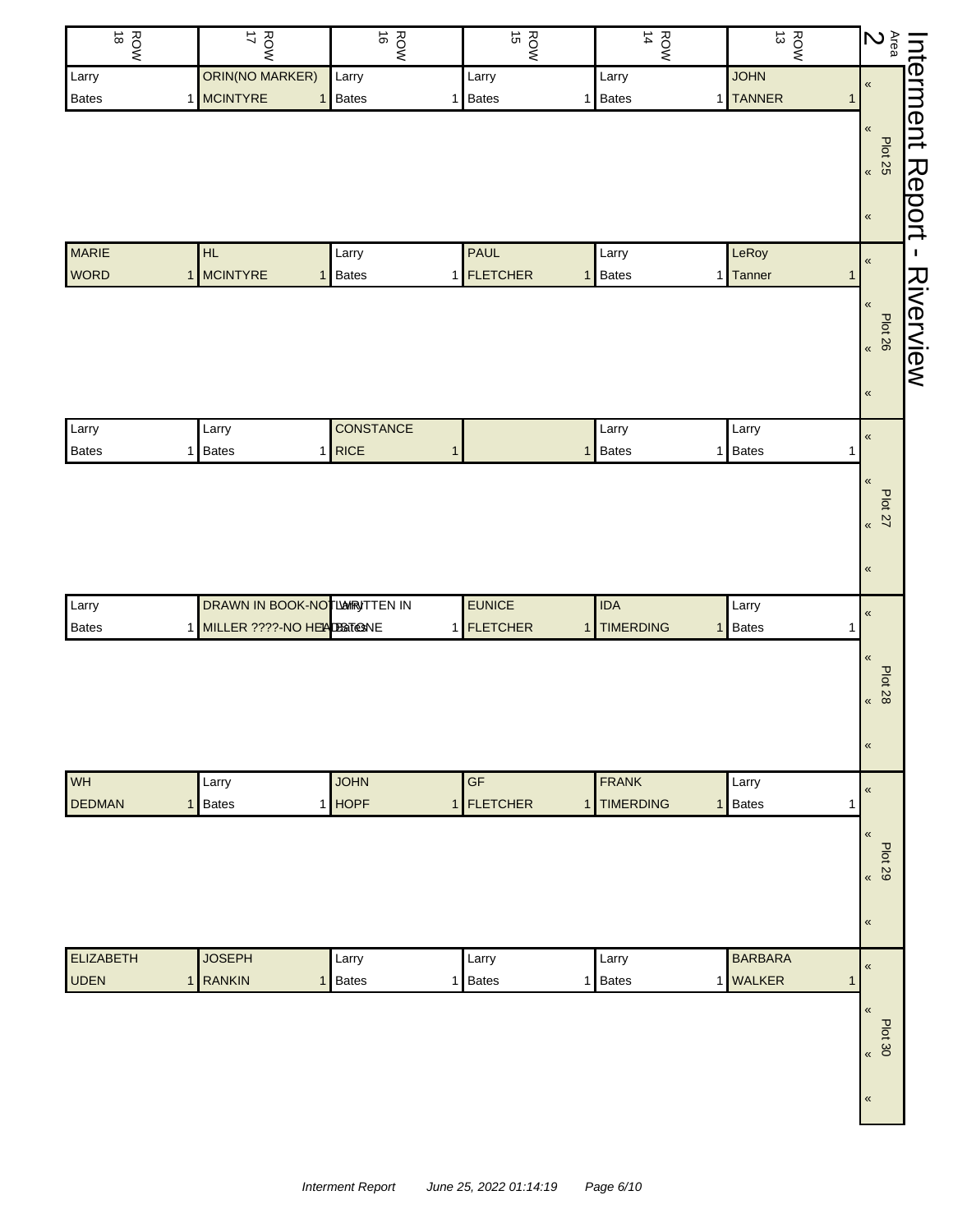|                                                              | ROW<br>ROW | $\frac{ROW}{20}$ |  | $\frac{1}{2}$<br>$rac{8}{22}$<br>$\frac{ROW}{21}$ |
|--------------------------------------------------------------|------------|------------------|--|---------------------------------------------------|
|                                                              |            |                  |  |                                                   |
| $\pmb{\kappa}$<br>$\pmb{\kappa}$                             |            |                  |  |                                                   |
| $\pmb{\kappa}$<br>Plot 3<br>$\pmb{\kappa}$<br>$\pmb{\kappa}$ |            |                  |  |                                                   |
| $\pmb{\kappa}$<br>$\pmb{\kappa}$                             |            |                  |  |                                                   |
| Plot 4<br>$\pmb{\alpha}$<br>$\pmb{\kappa}$                   |            |                  |  |                                                   |
| $\pmb{\kappa}$<br>$\pmb{\kappa}$                             |            |                  |  |                                                   |
| Plot 5<br>$\pmb{\kappa}$<br>$\pmb{\kappa}$                   |            |                  |  |                                                   |
| $\pmb{\kappa}$<br>$\pmb{\kappa}$<br>Plot 6                   |            |                  |  |                                                   |
| $\pmb{\kappa}$<br>$\pmb{\kappa}$                             |            |                  |  |                                                   |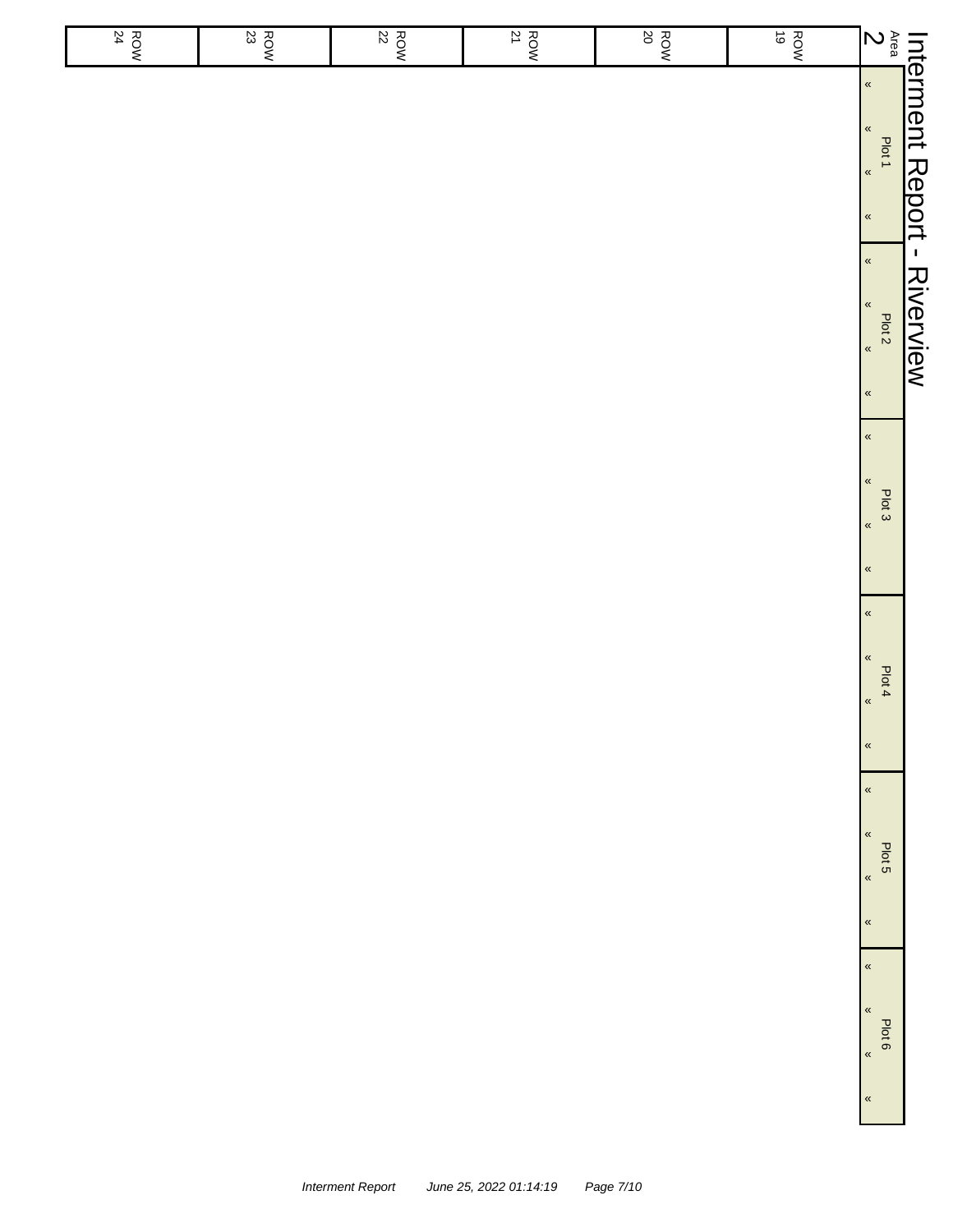| $\frac{ROW}{24}$ | $\frac{ROW}{23}$  | $\frac{ROW}{22}$              | $\frac{ROW}{21}$           | $20\,$<br>ROW           | ROW<br>NOR        | $\begin{array}{c c c c} \text{Intermed} & & \text{in} \\ \hline \text{Area} & & \text{in} \\ 2 & \text{set} \end{array}$ |
|------------------|-------------------|-------------------------------|----------------------------|-------------------------|-------------------|--------------------------------------------------------------------------------------------------------------------------|
| Larry            | <b>ARNOLD</b>     | <b>ZINA</b>                   | <b>MARTHA</b>              | <b>WILLIAM</b>          | Larry             |                                                                                                                          |
| Bates            | 1 WHITTLE         | 1 WHITTLE                     | STURDEVANT<br>$\mathbf{1}$ | 1 MIDDLETON             | 1 Bates           | 1                                                                                                                        |
|                  |                   |                               |                            |                         |                   |                                                                                                                          |
|                  |                   |                               |                            |                         |                   | <b>Plot 25</b>                                                                                                           |
|                  |                   |                               |                            |                         |                   | Report<br>$\pmb{\alpha}$                                                                                                 |
|                  |                   |                               |                            |                         |                   |                                                                                                                          |
|                  |                   |                               |                            |                         |                   | $\pmb{\ll}$                                                                                                              |
| Larry            | PHIL              | <b>MARTIN</b>                 | ?? WORN MARKER             | Larry                   | <b>EDGAR</b>      |                                                                                                                          |
| Bates            | 1 WHITTLE         | 1 WHITTLE                     | 1 STURDEVANT               | Bates<br>1 <sup>1</sup> | 1 CAREY           | $\pmb{\mathfrak{C}}$<br>$\mathbf{1}$                                                                                     |
|                  |                   |                               |                            |                         |                   | Riverview                                                                                                                |
|                  |                   |                               |                            |                         |                   | $\pmb{\mathfrak{C}}$                                                                                                     |
|                  |                   |                               |                            |                         |                   | Plot 26                                                                                                                  |
|                  |                   |                               |                            |                         |                   |                                                                                                                          |
|                  |                   |                               |                            |                         |                   | $\pmb{\kappa}$                                                                                                           |
|                  |                   |                               |                            |                         |                   |                                                                                                                          |
| <b>CHARLES</b>   | Larry             | <b>MARKER-NO INFORM</b>       |                            | Larry                   | Larry             | $\pmb{\mathfrak{C}}$                                                                                                     |
| <b>COXSON</b>    | <b>Bates</b><br>1 | 1 STRONG                      | $\mathbf{1}$               | Bates<br>1 <sup>1</sup> | 1 Bates           | 1                                                                                                                        |
|                  |                   |                               |                            |                         |                   | $\pmb{\mathfrak{C}}$                                                                                                     |
|                  |                   |                               |                            |                         |                   |                                                                                                                          |
|                  |                   |                               |                            |                         |                   | <b>Plot 27</b><br>$\pmb{\kappa}$                                                                                         |
|                  |                   |                               |                            |                         |                   |                                                                                                                          |
|                  |                   |                               |                            |                         |                   | $\pmb{\kappa}$                                                                                                           |
|                  |                   |                               |                            |                         |                   |                                                                                                                          |
| Larry            | Larry             | MARKER-NO INFORM MINA         |                            | Larry                   | <b>HAZEL</b>      | $\pmb{\kappa}$                                                                                                           |
| Bates            | <b>Bates</b><br>1 | 1 STRONG                      | 1 STURDEVANT               | Bates<br>$\mathbf{1}$   | 1 DAVIS           | $\mathbf{1}$                                                                                                             |
|                  |                   |                               |                            |                         |                   | $\pmb{\mathfrak{C}}$                                                                                                     |
|                  |                   |                               |                            |                         |                   | <b>Plot 28</b>                                                                                                           |
|                  |                   |                               |                            |                         |                   | $\pmb{\mathfrak{C}}$                                                                                                     |
|                  |                   |                               |                            |                         |                   |                                                                                                                          |
|                  |                   |                               |                            |                         |                   | $\pmb{\kappa}$                                                                                                           |
|                  |                   |                               |                            |                         |                   |                                                                                                                          |
| <b>MARY</b>      | SAM               | Larry                         | FRED                       | Larry                   | HUGH <sup>®</sup> | $\pmb{\mathfrak{C}}$                                                                                                     |
| <b>HOPKINS</b>   | 1 MAUPIN          | 1 Bates                       | 1 STURDEVANT               | Bates<br>1              | 1 DAVIS           | $\mathbf{1}$                                                                                                             |
|                  |                   |                               |                            |                         |                   | $\pmb{\kappa}$                                                                                                           |
|                  |                   |                               |                            |                         |                   | <b>Plot 29</b>                                                                                                           |
|                  |                   |                               |                            |                         |                   | $\pmb{\kappa}$                                                                                                           |
|                  |                   |                               |                            |                         |                   |                                                                                                                          |
|                  |                   |                               |                            |                         |                   | $\pmb{\kappa}$                                                                                                           |
|                  | <b>DONALD</b>     | <b>EDNA(NO MARKER-IN BK)y</b> |                            |                         |                   |                                                                                                                          |
| Larry            |                   |                               |                            | Larry                   | Larry             | $\pmb{\mathfrak{C}}$                                                                                                     |
| <b>Bates</b>     | 1 MORETON         | 1 DAVIS                       | <b>Bates</b><br>1          | 1 Bates                 | 1 Bates           | 1                                                                                                                        |
|                  |                   |                               |                            |                         |                   | $\pmb{\kappa}$                                                                                                           |
|                  |                   |                               |                            |                         |                   | Plot 30                                                                                                                  |
|                  |                   |                               |                            |                         |                   | $\overline{\mathbf{K}}$                                                                                                  |
|                  |                   |                               |                            |                         |                   |                                                                                                                          |
|                  |                   |                               |                            |                         |                   | $\pmb{\mathfrak{C}}$                                                                                                     |
|                  |                   |                               |                            |                         |                   |                                                                                                                          |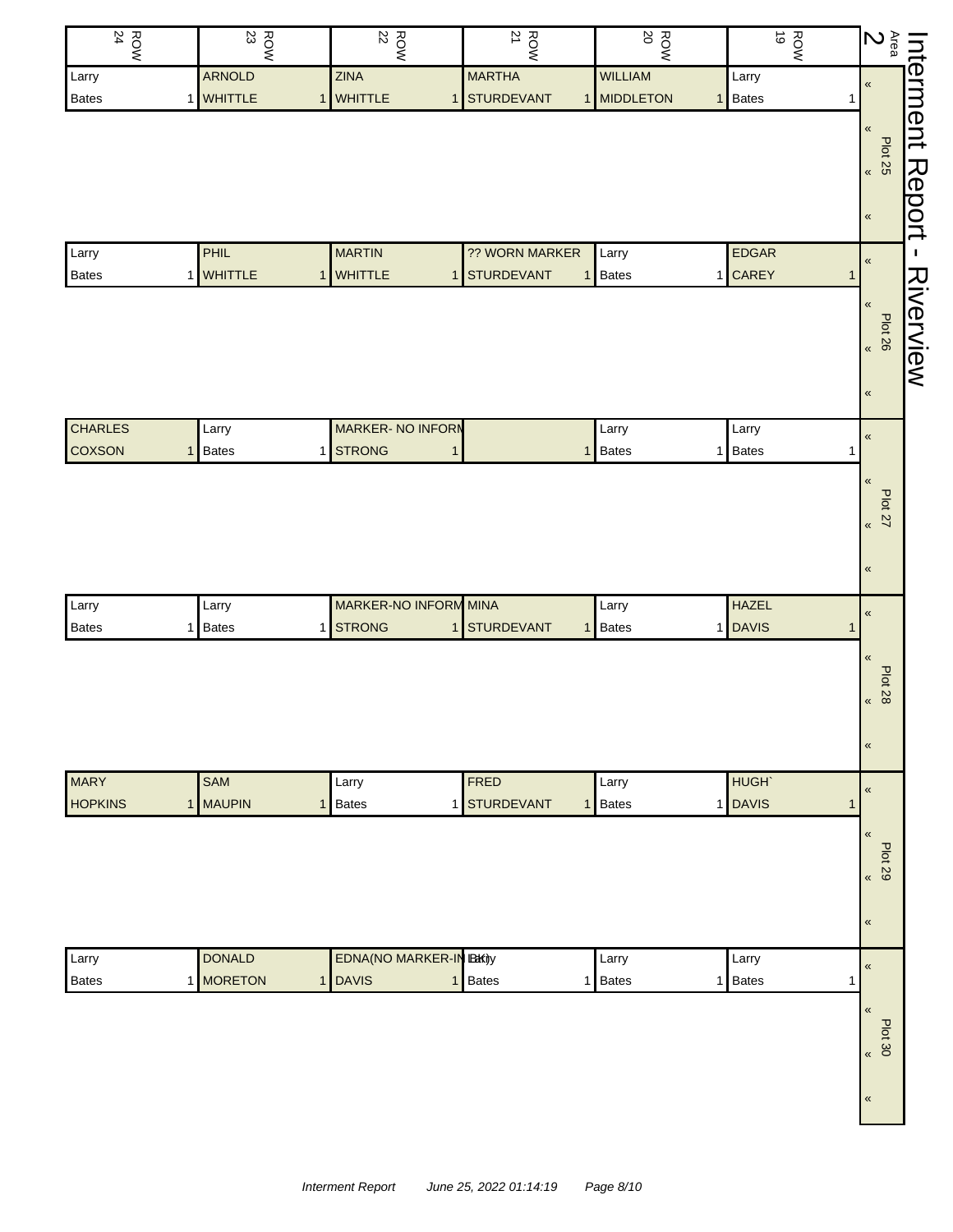|                  | Interment Report - Riverview<br><sup>Area</sup> salines and a serve server of the serve of the serve of the serve of the serve of the serve of the serve of the serve of the serve of the serve of the serve of the serve of the serve of |                |                                                                                |                                                                                      |                                                                                |
|------------------|-------------------------------------------------------------------------------------------------------------------------------------------------------------------------------------------------------------------------------------------|----------------|--------------------------------------------------------------------------------|--------------------------------------------------------------------------------------|--------------------------------------------------------------------------------|
|                  |                                                                                                                                                                                                                                           | $\pmb{\kappa}$ | $\pmb{\kappa}$<br>$\pmb{\kappa}$<br>Plot 3<br>$\pmb{\kappa}$<br>$\pmb{\kappa}$ | $\pmb{\kappa}$<br>$\pmb{\kappa}$<br>Plot 4<br>$\pmb{\kappa}$<br>$\pmb{\mathfrak{C}}$ | $\pmb{\kappa}$<br>$\pmb{\kappa}$<br>Plot 5<br>$\pmb{\kappa}$<br>$\pmb{\kappa}$ |
| 25<br>ROW        |                                                                                                                                                                                                                                           |                |                                                                                |                                                                                      |                                                                                |
| $\frac{ROW}{26}$ |                                                                                                                                                                                                                                           |                |                                                                                |                                                                                      |                                                                                |
| $\frac{ROW}{27}$ |                                                                                                                                                                                                                                           |                |                                                                                |                                                                                      |                                                                                |
| $\frac{ROW}{28}$ |                                                                                                                                                                                                                                           |                |                                                                                |                                                                                      |                                                                                |
| $\frac{ROW}{29}$ |                                                                                                                                                                                                                                           |                |                                                                                |                                                                                      |                                                                                |
| $\frac{ROW}{30}$ |                                                                                                                                                                                                                                           |                |                                                                                |                                                                                      |                                                                                |
|                  |                                                                                                                                                                                                                                           |                |                                                                                |                                                                                      |                                                                                |